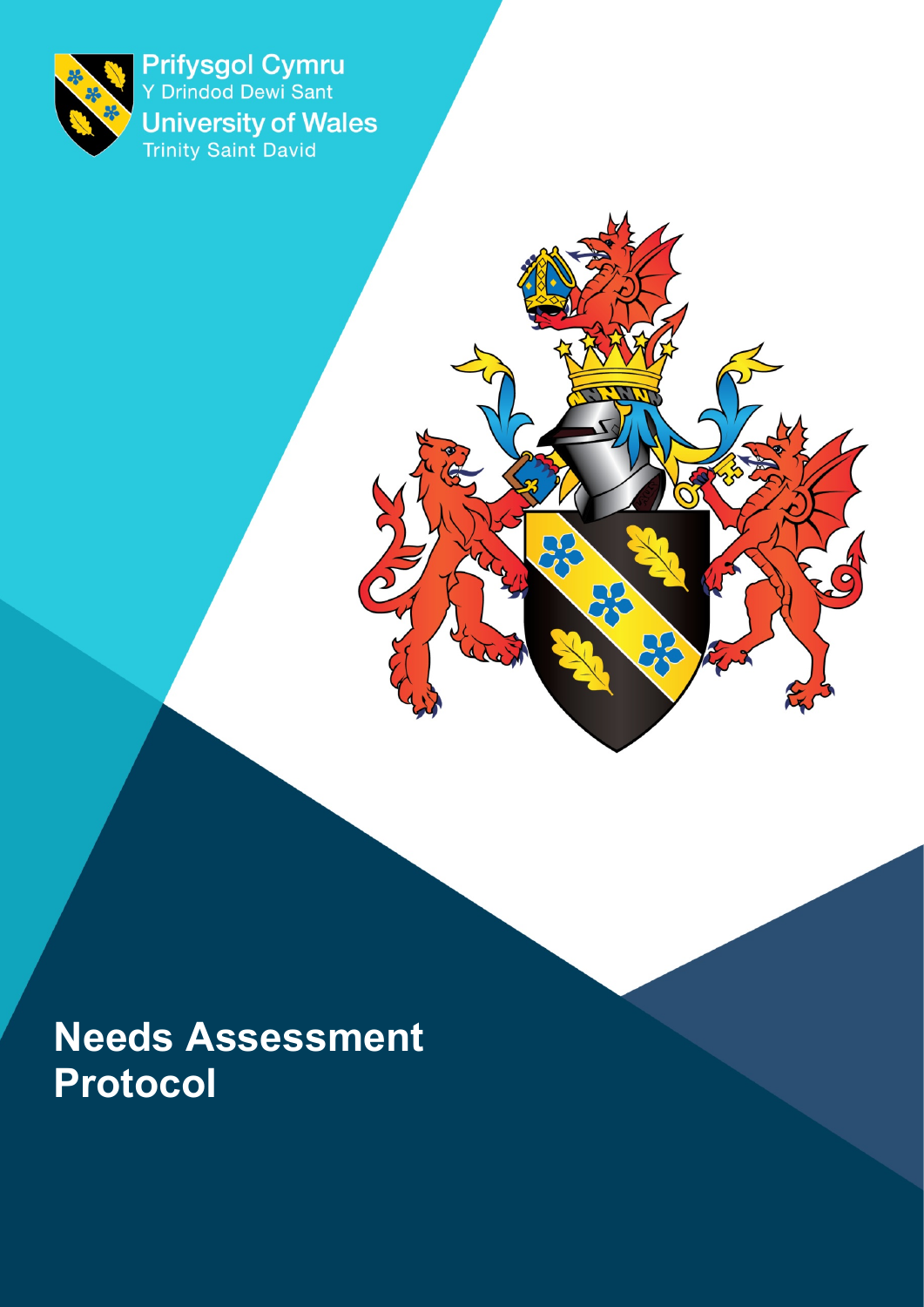

# **Contents**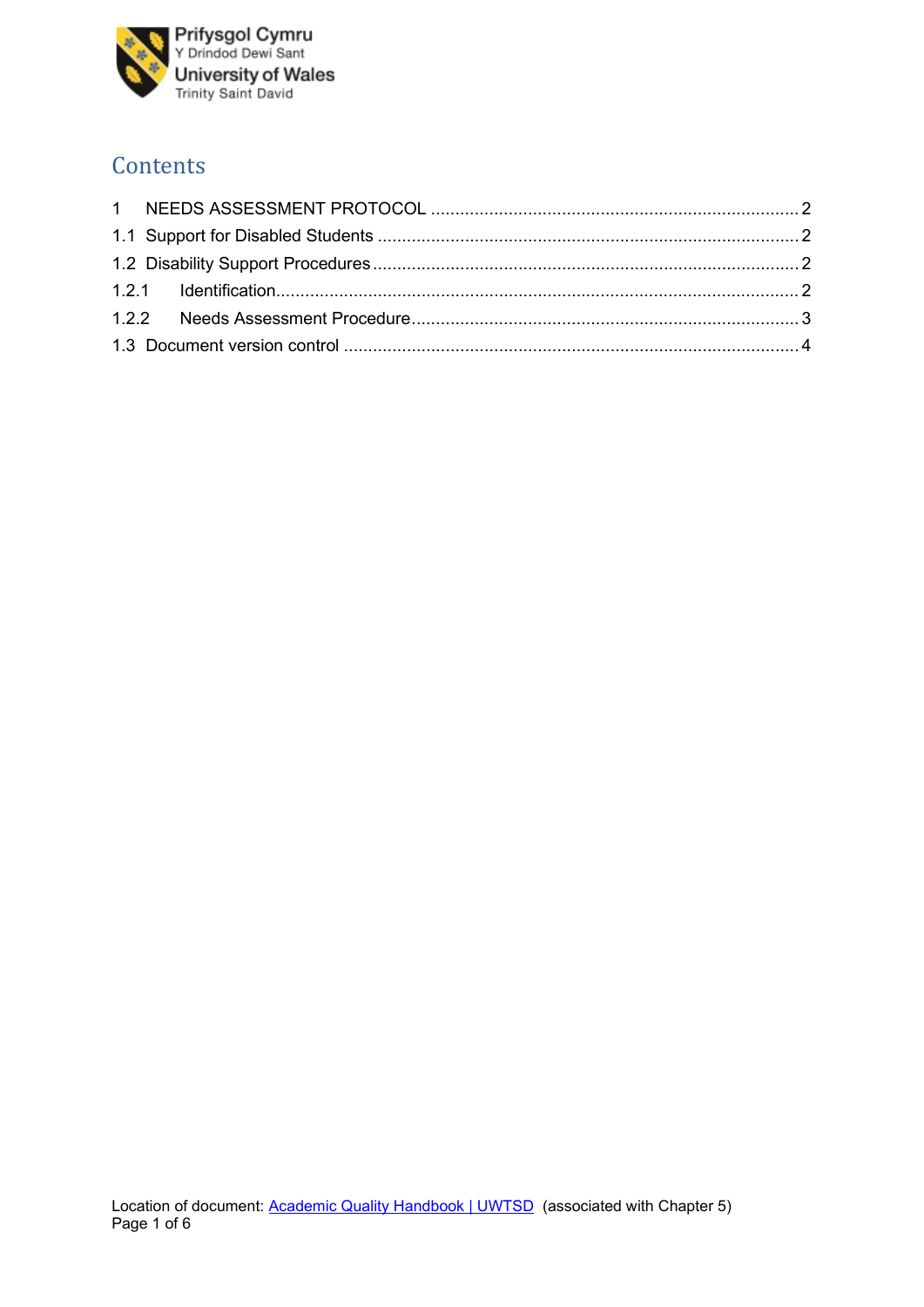

# **1 NEEDS ASSESSMENT PROTOCOL**

### **1.1 Support for Disabled Students**

The University is committed to providing an inclusive learning environment as outlined in its Strategic Equality Plan.

If a student has a condition that affects their ability to carry out daily and student activities, which is defined as a disability, the University is required to offer the student an opportunity for disclosure and to discuss support requirements.

All students are offered opportunities to disclose a disability and all are offered screening for indicators of Specific Learning Difficulties (SpLD). On receipt of evidence of a disability, students are supported in their applications for the Disabled Student Allowance (DSA). The University employs specialist learning support staff who provide an equality of opportunity to students to access their programme of study and reach their full potential.

#### **1.2 Disability Support Procedures**

#### 1.2.1 **Identification**

When a student discloses an existing disability or is identified as having a disability any time during their studies, the following steps will be taken:

- (i) The student will attend an initial interview with one of the Learning Support team in Student Services to establish the nature of the disability and to ascertain what support might be available or required. The student will be required to indicate their consent to share preferences; these are conveyed via a Consent To Share form (CTS). The student will receive a copy of the CTS form and accompanying guidance notes that list who the information may be shared with. The CTS can be reviewed at any time the student wishes. The student may choose not to disclose their disability to anyone apart from Learning Support, doing so may impact on the compensatory measures that can be applied.
- (ii) The Learning Support team will require evidence of the disability. This could take the form of:
	- a report from a general practitioner or consultant in the case of a physical or psychological medical condition;
	- an Educational Psychologist's or accredited Specialist Diagnostic Assessor's report (following the requirements of SASC – regulating body for post-16 assessment) in the case of SpLD.
- (iii) Where the student does not have a relevant / suitable / acceptable medical report or diagnostic assessment report, or has not previously been assessed as having SpLD, Learning Support may arrange for a pre-assessment. Should a full diagnostic assessment be recommended following a pre-assessment, the student will be made aware of the reasons for the referral.
- (iv) Learning Support will arrange for further assessment to be carried out by an Educational Psychologist or a specialist diagnostic assessor in SpLD if such action is advised.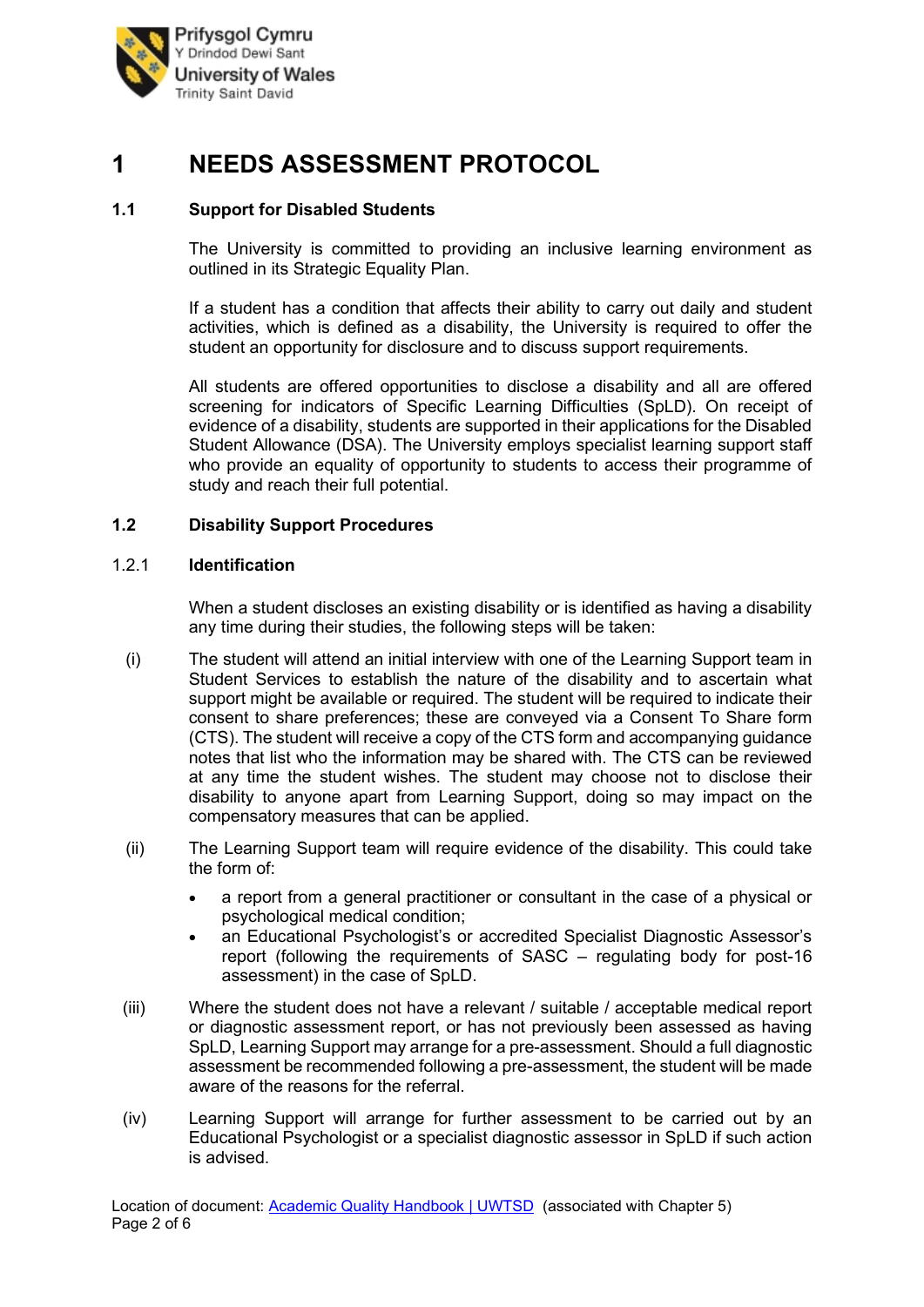

- (v) Upon receipt of the full diagnostic report, the student will be invited to meet with one of the Learning Support team to go through the content of the report, including the diagnosis and recommendations. Should the student be experiencing difficulties that require urgent support an interim measure of specialist support may be put in place. Learning Support will notify the relevant members of University staff of the diagnosis and recommendations unless consent has been withheld.
- (vi) Provided disclosure has been agreed, Student Services will notify via an interim Statement of Compensatory Measures form (SCM) (see Chapter 12 of the Academic Quality Handbook and the Mitigating Circumstances Policy) the student's disability and any reasonable adjustments / compensatory measures:
	- the relevant Academic Discipline(s) / Cluster(s)
	- Academic Office, Estates and Facilities Department, Registry Accommodation team and Information Systems where necessary.
- (vii) In cases where the student wishes to apply for DSA, a copy of their medical or other evidence will be sent to the appropriate Funding Body together with a covering letter requesting that the student be given interim support if required.
- (viii) In the event that the Funding Body approves the DSA application and agrees to the interim provision of support, Learning Support will arrange for the student to undergo a Needs Assessment to determine what reasonable adjustments / compensatory measures are required, Learning Support will also arrange interim support if required. Any further advice / recommendations from the Needs Assessment Report will be sent to the Academic Discipline(s) / Cluster(s) and relevant University staff via an amended SCM.
- (ix) In the event that the Funding Body deems the student is not eligible for support, Learning Support will refer the student for study skills support.

#### 1.2.2 **Needs Assessment Procedure**

The Needs Assessment process is carried out in accordance with National Network of Assessment Centres (NNAC) and national guidelines published by Student Finance / Funding Bodies.

The following steps indicate the procedure that is applied after the student has had their Needs Assessment:

- (i) The student will receive a draft copy of the assessment report, which they must return to the Assessment Centre with their signed approval unless approval was signed at the time of assessment.
- (ii) A final copy of the Needs Assessment report will then be sent to Learning Support, the student and to the relevant Funding Body.
- (iii) Learning Support are responsible for identifying and recommending reasonable adjustments / compensatory measures for assessment purposes. This will be done via the SCM.
- (iv) The SCM is approved by the student and is sent to the Academic Discipline and other relevant University staff. Information regarding reasonable adjustments / compensatory measures for examinations and assessment is forwarded to Registry who will make the necessary arrangements.
- (v) Liaison with Academic Disciplines is also carried out by Learning Support where necessary. Learning Support keep a record of meetings where decisions are made in relation to disabled students.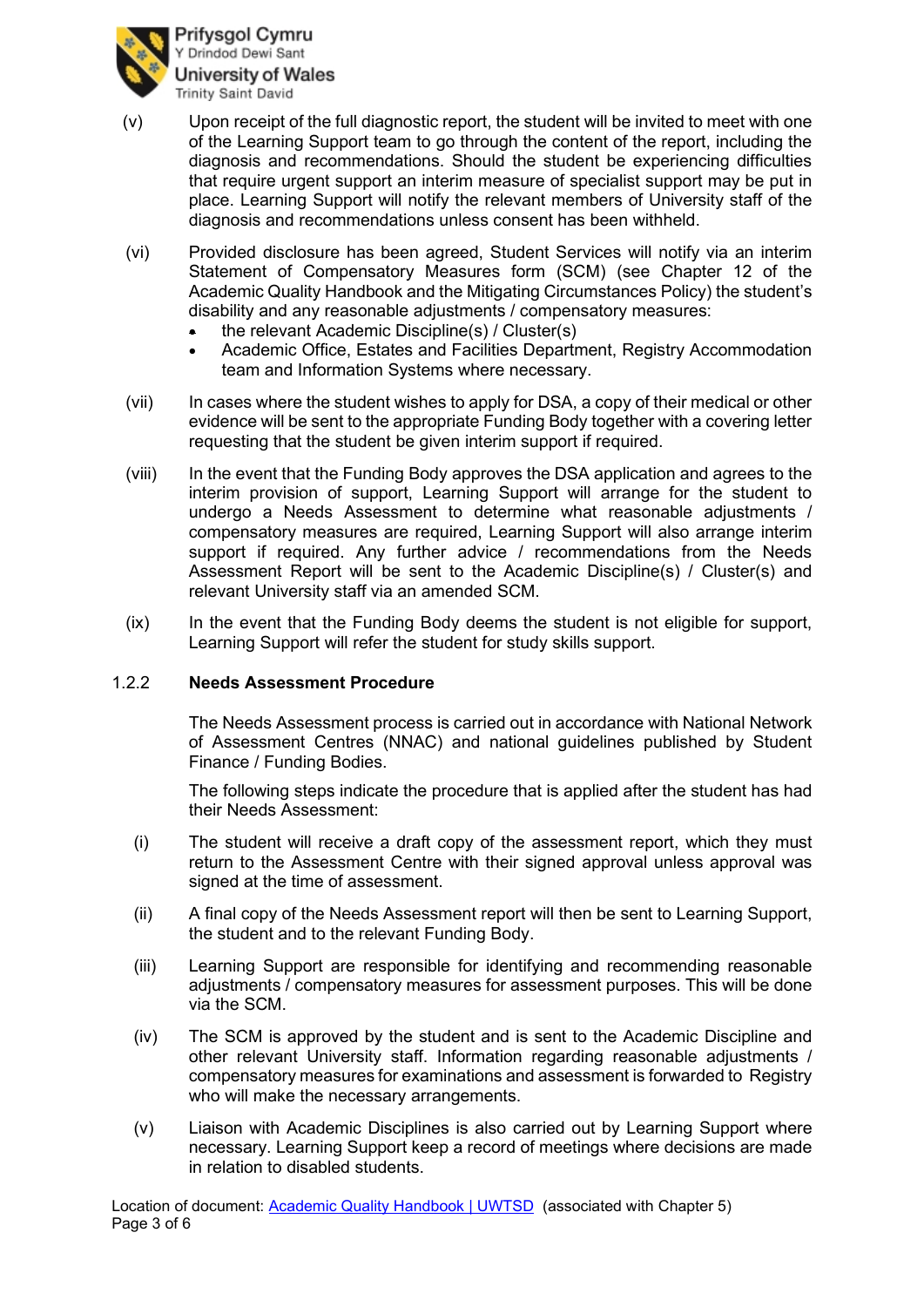

### **1.3 Document version control**

| Version No: | Reason for change:                                                | Author:            | Date of change: |
|-------------|-------------------------------------------------------------------|--------------------|-----------------|
| 0.1         | Draft protocol approved by Student<br><b>Experience Committee</b> | <b>RD</b><br>(DSS) | 17.11.2021      |
|             |                                                                   |                    |                 |
|             |                                                                   |                    |                 |
|             |                                                                   |                    |                 |